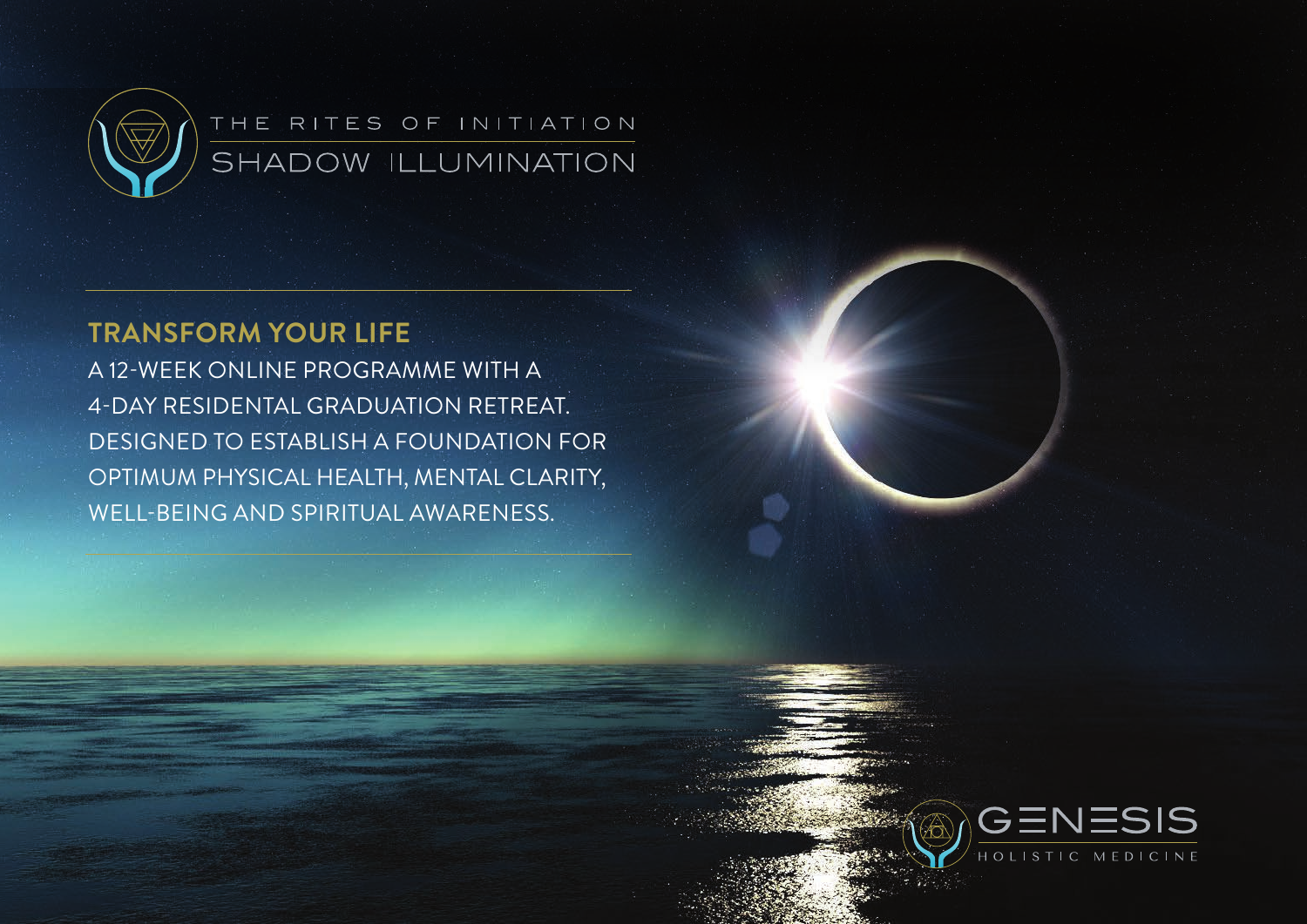## ABOUT us

Genesis Holistic Medicine is an online learning platform and virtual community resource with residential offerings. We are committed to bridging the gaps between ancient and modern wisdom, science, and spirituality.

We share over 20 years of experience working with clients, offering knowledge and wisdom encompassing the healing virtues of dietetics and cell biology, psychology and Eastern philosophy, Chinese medicine and Andean Shamanism.

Our vision for Genesis Holistic Medicine is to co-create a world where lifestyle diseases and mental-health issues are eradicated, through integrative medicine and conscious community living with integrity, presence and compassion.

Our Shadow Illumination programme has been diligently refined since its inception four years ago, and graduate experience and feedback confirms that it fosters lifelong personal transformation. We welcome you to join us in this dance of life.

With love. Dipika & Louie



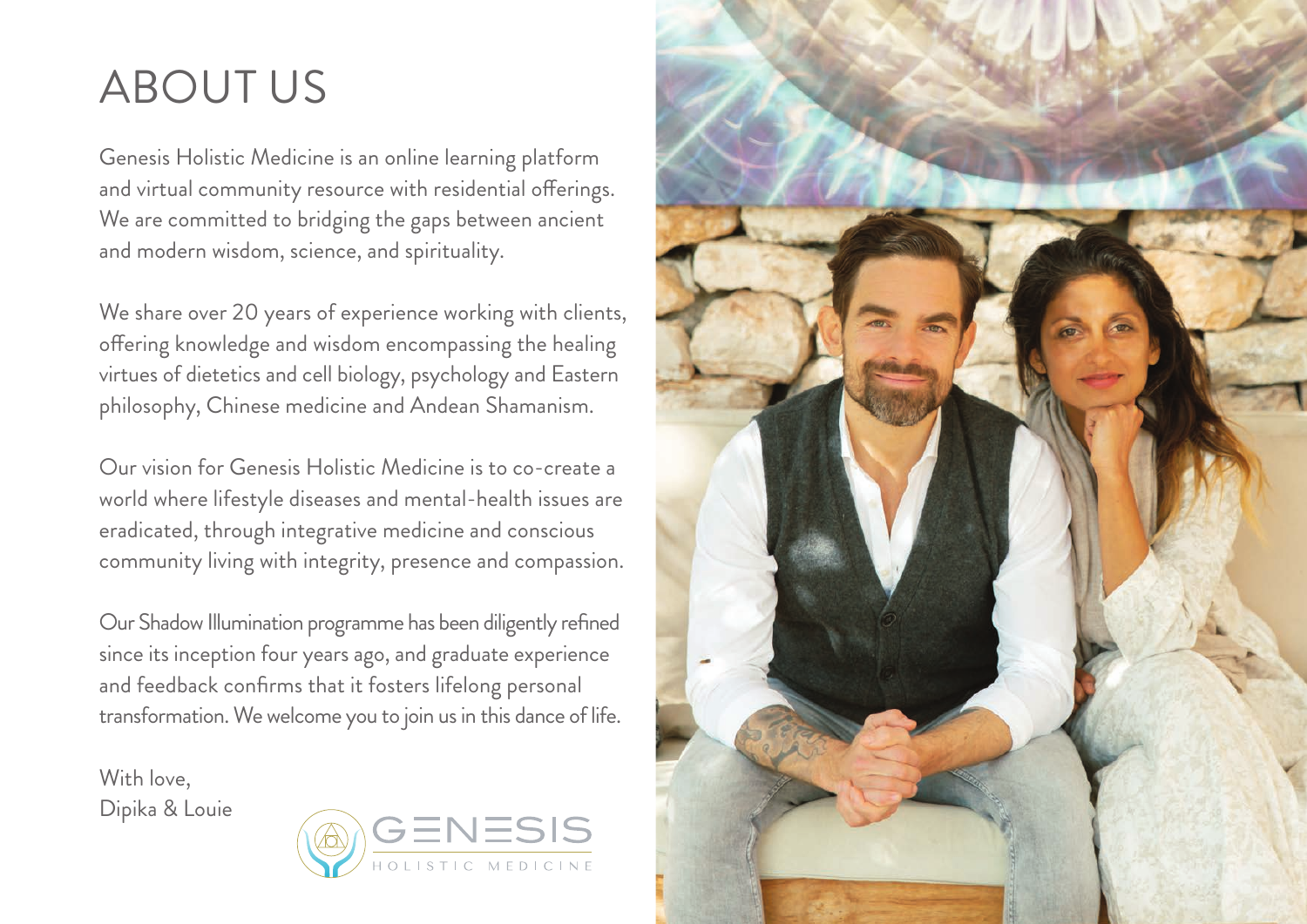



### **HAVE YOU FOUND YOURSELF ques t ioning life?**

- Do you wonder what your purpose is?
- Do you have the feeling there may be more to life?
- Do you find yourself repeating unhealthy patterns?
- Do you want to improve your health and mental wellbeing?

To find answers you must step out of your comfort zone, be willing to break free of patterns, surrender to the unknown and face your fears.

During this 12-week course we will support you through a process of 'shadow work', a fundamental step on the path towards spiritual growth and human evolution.

"Until you make the unconscious conscious, it will direct your life and you will call it fate"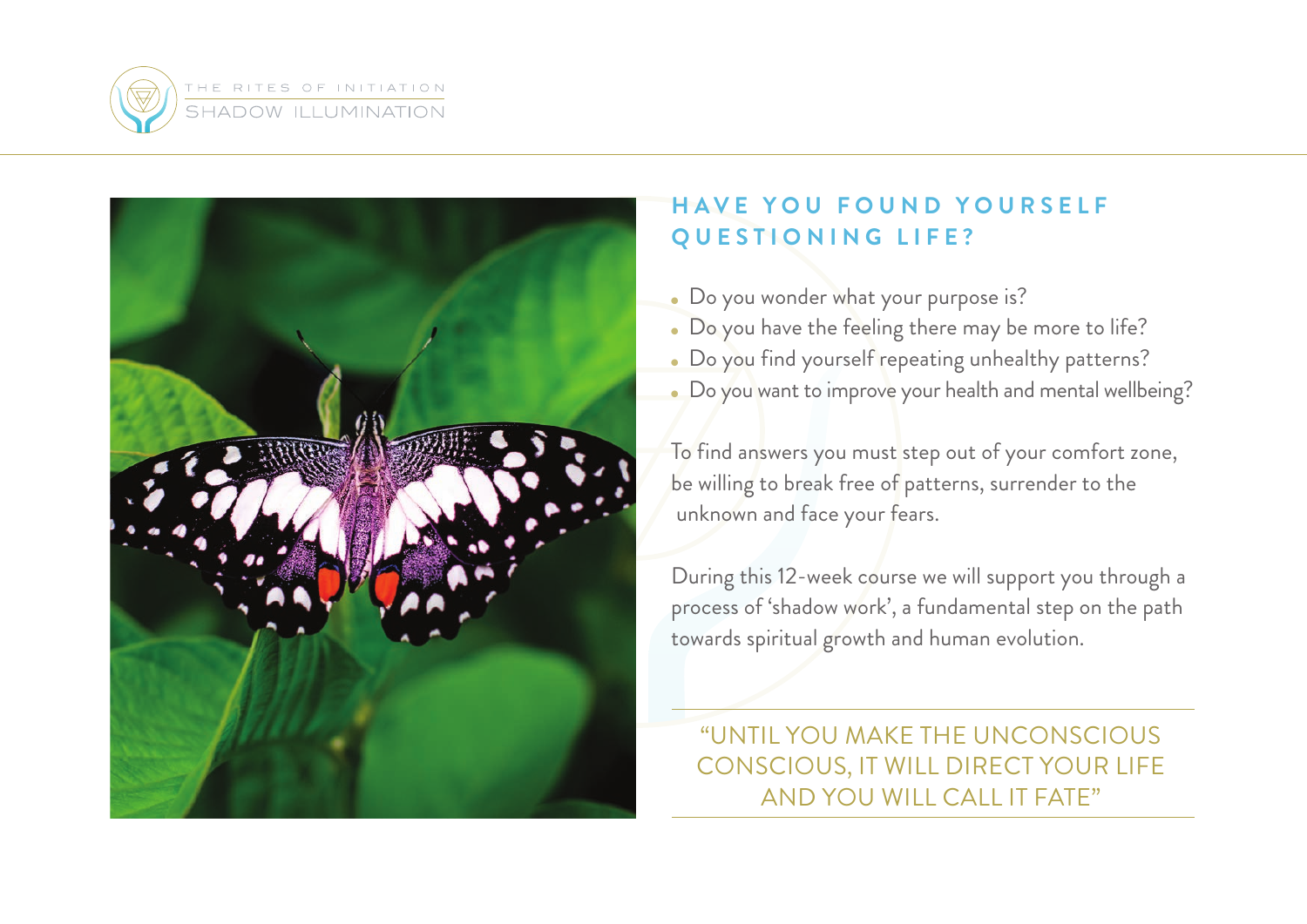

# The Three Core Principles

The Three Core Principles are the cornerstones upon which you can build a comprehensive foundation for human health and transform your life. We combine modern medical science and self-contemplation with ancient wisdom and energy medicine to support you through this revolutionary process of personal evolution.





 $\odot$ 

DEEP MIND TECHN

**Biocellular Upgrade:** Implement an epigenetic plant-based diet with intermittent fasting, morning practice of yoga, breathwork and cold water therapy. Integrate a regenerative lifestyle to grow a new healthy body with strong immunity, and vitality.

**Self-Enquiry:** Learn how to meditate and become the inner witness. A process of inner work through self-exploration, contemplation, mindfulness and self-realisation.

**Deep Mind Technology:** Learn about the human energy field and experience the art of energy medicine through the magic of Andean shamanism and Chinese medicine.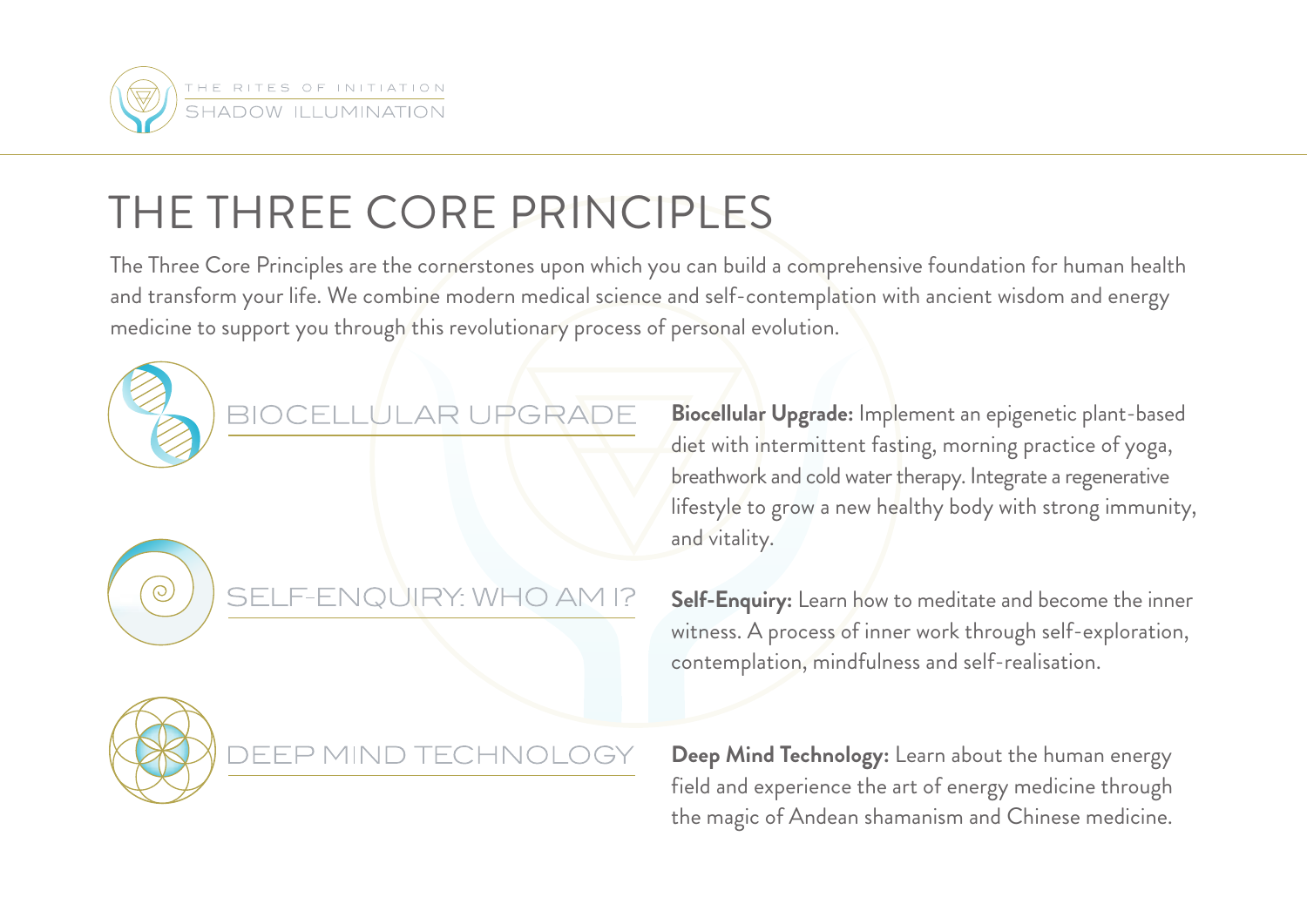

THE RITES OF INITIATION SHADOW ILLUMINATION

#### **W h a t t o ex p e c t**

**Deep physical and emotional purification of the body, mind and spirit.** 

### **BODY**

Repair your microbiome Strengthen your immune system Detoxify your cells from the inside out Defat your liver to burn excess body fat Activate stems cells; grow a new body Improve concentration and creativity Recover long term memory Increase vitality

### **MIND**

Explore your core memories; examine your disowned parts Discover how your past shaped your world Learn how to contemplate and meditate Change your perceptions and beliefs Heal deeply embedded emotions Heal your relationships

### **SPIRIT**

Experience energy medicine Remove energetic blockages Extract intrusive energies Enhance your energy flow Practice the art of inner journeying Cut attachment cords Clear karmic imprints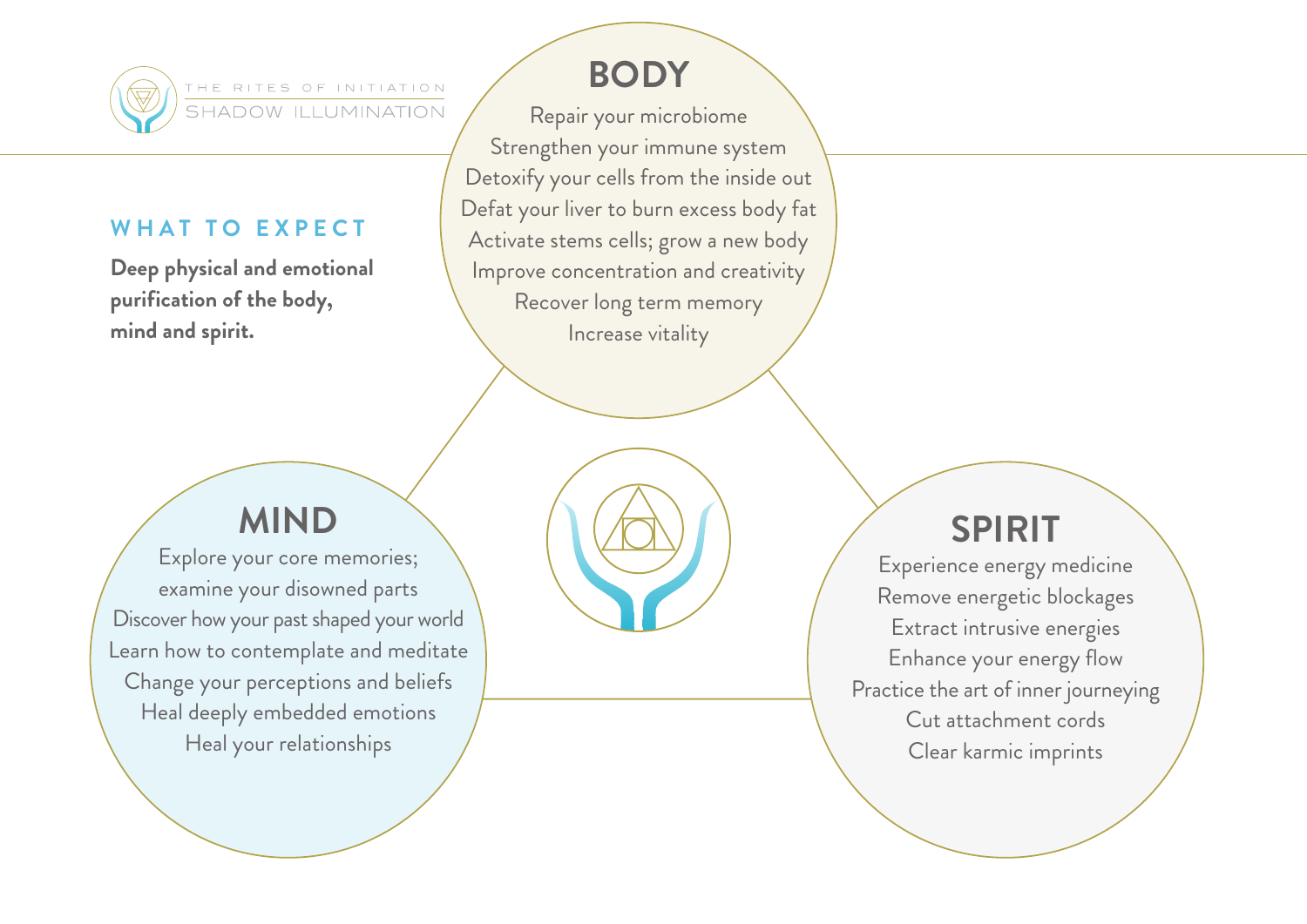

### **DURING THE PROGRAMME, we will support YOU TO:**

- Eliminate toxins and integrate an intermittent fasting regime to support detoxification, and create a daily practice of exercise, breathwork, and cold water therapy
- Grow a new body with a plant-based diet full of superfoods and neuro-nutrients, supported by high-performance supplements
- Get to know yourself through 1:1 self-enquiry sessions, transform difficult emotions and self-limiting beliefs, heal your relationship to yourself and others. Live a meaningful life of gratitude and purpose
- Clear your human energy field receive 1:1 remote healing sessions from a Q'ero lineage shaman and experience the alchemy of sacred ceremonies and rituals

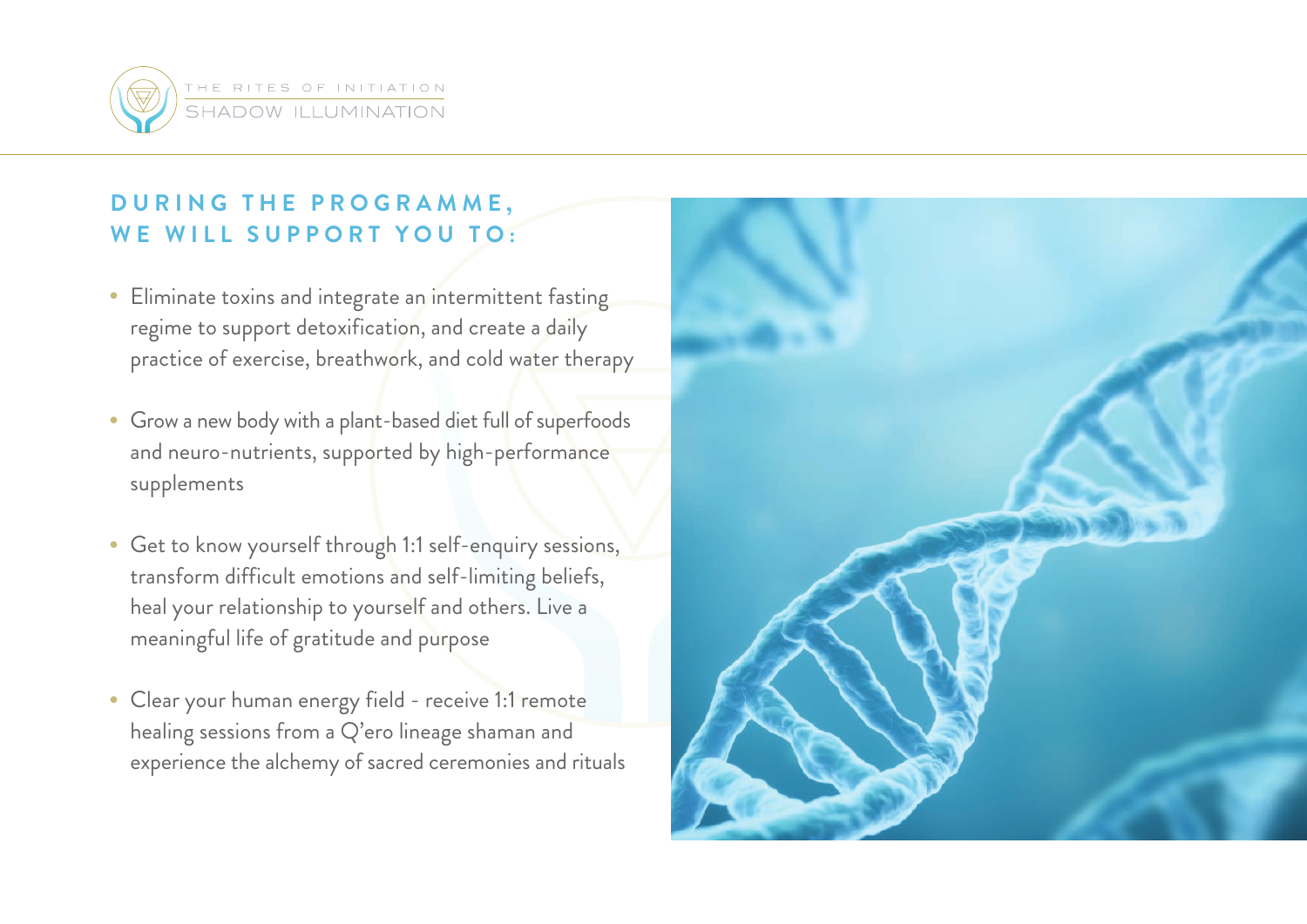

## Become part of a Conscious **COMMUNITY**

### **ONLINE COMMUNITY & LEARNING PLATFORM**

You will be invited to join the tribe for members of the Shadow Illumination autumn 2022 programme.

Here you can:

- Interact with facilitators and fellow initiates
- Receive programme updates and assignments
- Attend 1:1 sessions and weekly classes
- Post questions and receive support
- Stay inspired and committed